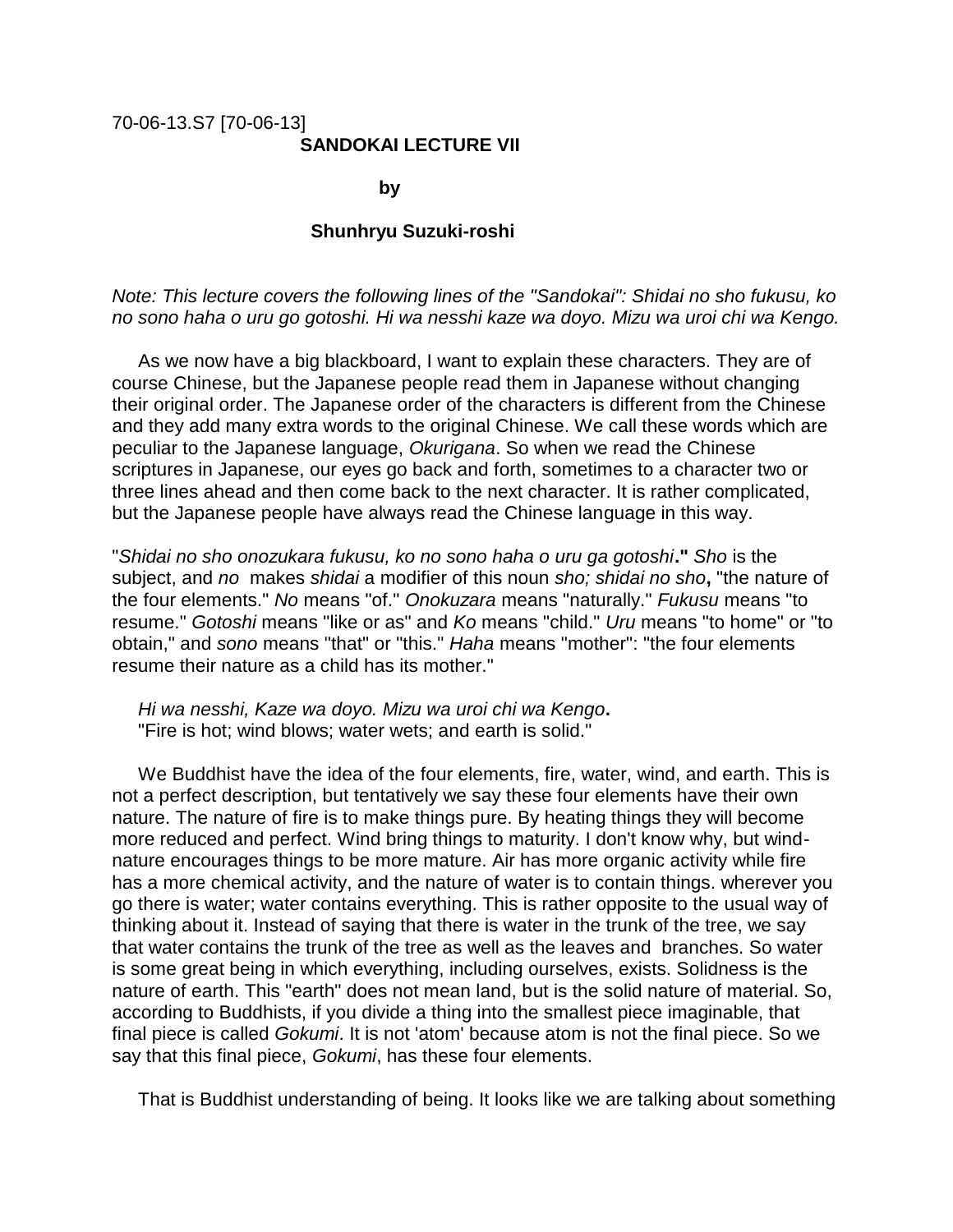material, but these elements are not just material. They are both spiritual and material. So when we speak of emptiness, it includes both material and spiritual; thinking mind and its objects and the objective and subjective worlds. And emptiness is the final being which our thinking mind cannot reach.

 So, *Shidai no sho onozukara fukusu kono sono haha o uru ga gotoshi*: "the four elements resume their nature." It means to come to emptiness, just like a child to its mother. without a mother, there can be no child. That emptiness is here, means that the four elements are here; even though the four elements are here, they are nothing but a tentative formation of the final emptiness. It is the same as, "a child has its own mother."

 In the "*Sandokai*" Sekito is explaining reality in two ways. These four lines are the first of ten which are talking about the truth of "independency." Although there are many elements, those elements naturally resume their original nature. And although it has its own source, its own mother, a child is independent. So fire is independent with its nature of heat, as is wind with its nature of moving, water with its nature of moisture, and earth with its nature of solidness. Everything is independent in the same way that the four elements are independent.

 I want to read the lines for the next lecture so that you can understand the previous lines better.

 *"Eyes to see, sounds to hear, and smells; the sour and salty taste on the tongue. But in each related thing, as leaves grow from roots, end and beginning return to the source, 'high' and 'low' are used respectively."*

 Those six sentences mean the understanding of independency. Things exist in two ways; one is independency, and the other is dependency or interrelatedness. Each one of you is independent, but you are related to each other. Even though you are related to each other, you are independent. You can say it both ways. Do you know what he means? Usually when we say independent, we have no idea of dependency. But that is not a Buddhist understanding of reality. We always try to understand things completely so we will not be mixed up. We should not be confused by 'dependency' or 'independency.' If someone says, "everything is independent," we say: "okay, that is so." And if someone else says, "things are interrelated," that is true also. we understand both sides. So whichever you say, that is okay. But if someone sticks to the idea of independency only, we will say to him, "no, you are wrong." And if someone sticks to the idea of dependency only, we will say to him, "no, you are wrong." There are many koans like this. For example: "If the final karmic fire burned everything up, at that time will the Buddha nature exist?"<sup>1</sup> That is the question; and sometimes the teacher will ÷.

<sup>1</sup> From **Blue Cliff Record**, Case number 29.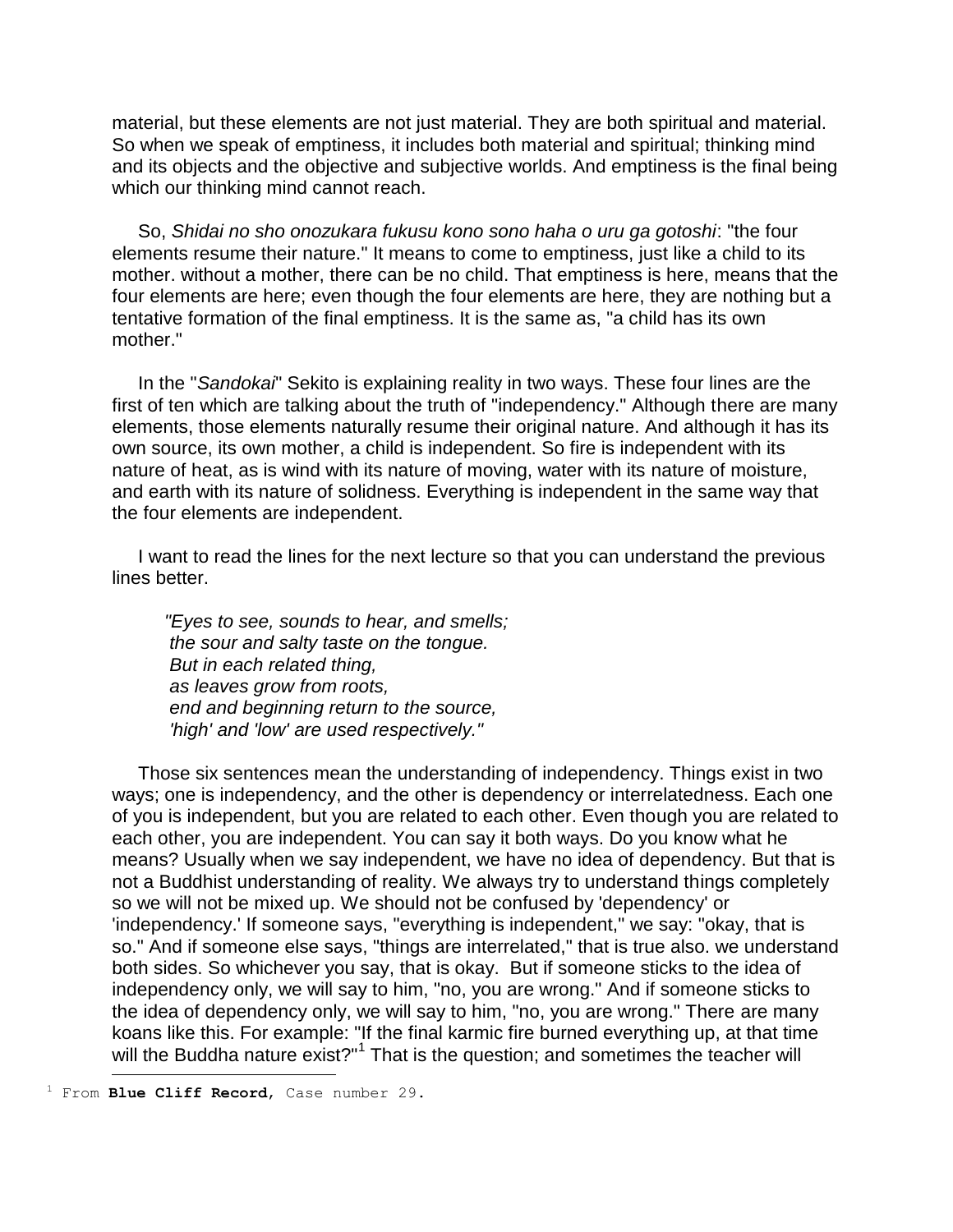answer, "Yes, it will exist." But some other time he will answer, "no, it will not exist." Both are true. Someone may ask him, "Then why did you say it will exist?" That person will get a big slap. "What are you talking about? Don't you understand what I mean? Buddha nature will not exist is right, and will exist is also right."

 From the viewpoint of independency, everything exists with Buddha nature no matter what happens to this world. But even so nothing exists when seen from the viewpoint of "utter darkness" or the "absolute." That which exists is nothingness, or darkness, in which many things exist. This is just an explanation. The kind of feeling you have and the way your understanding is different from the usual understanding should be discussed more. As events happen, you will be able to see and appreciate, one by one, each thing. There you have pure gratitude. Even though you are observing just one flower, that one flower includes everything. It is not just a flower; it is the absolute; it is Buddha. We see in that way. But at the same time, that which exists is just a flower, and there is no one to see it and no thing to be seen. That is the feeling we have in our practice and in our everyday activity.

 Wherever you work, you can have this kind of feeling; a continuity of refreshed, pure gratitude. So the various things can be treated as Buddha's equipment for us. We understand in this way.

 But, even when we think about something intellectually, in dualistic terms, we do not stick to those ideas. That understanding should be improved day by day by our pure thinking. We do not stick to the same old tree stump (we sat at yesterday).<sup>2</sup>

 We say, "You cannot catch a fish twice in the same place." Today you fortunately could catch a big fish at some certain place, but tomorrow you should fish in some other place. Or we say, "to cut a mark on the boat to remember where you are." The boat is moving so even though you mark the rail of the boat to remember the place, it doesn't help. "Oh, there is something beautiful and we should remember it." It doesn't help because the boat is moving. But usually we do this kind of thing. We say, "Oh, that was very good," and we cut a mark on the railing in order to remember it.

 This kind of teaching is a good example of the thinking mind. It suggests our foolishness and shows us what Buddhist life is. We should not wait here sitting on the same stump. They will not come to the same place, so sitting on the same stump with a gun is foolish. We should appreciate what we see right now. "Oh, a beautiful flower." We should have full appreciation of it but we should not mark the railing of the boat. We should not wait for her to pass by, standing at the same place. Sometimes she may come by at this time of day, but sometimes she may not. I have had some experience like this. I would sit waiting for her to come; sometimes she may not. If she comes, we are lucky. If she doesn't, we should not complain.

÷.

Referring to an old Chinese story of someone who returns to his old hunting ground.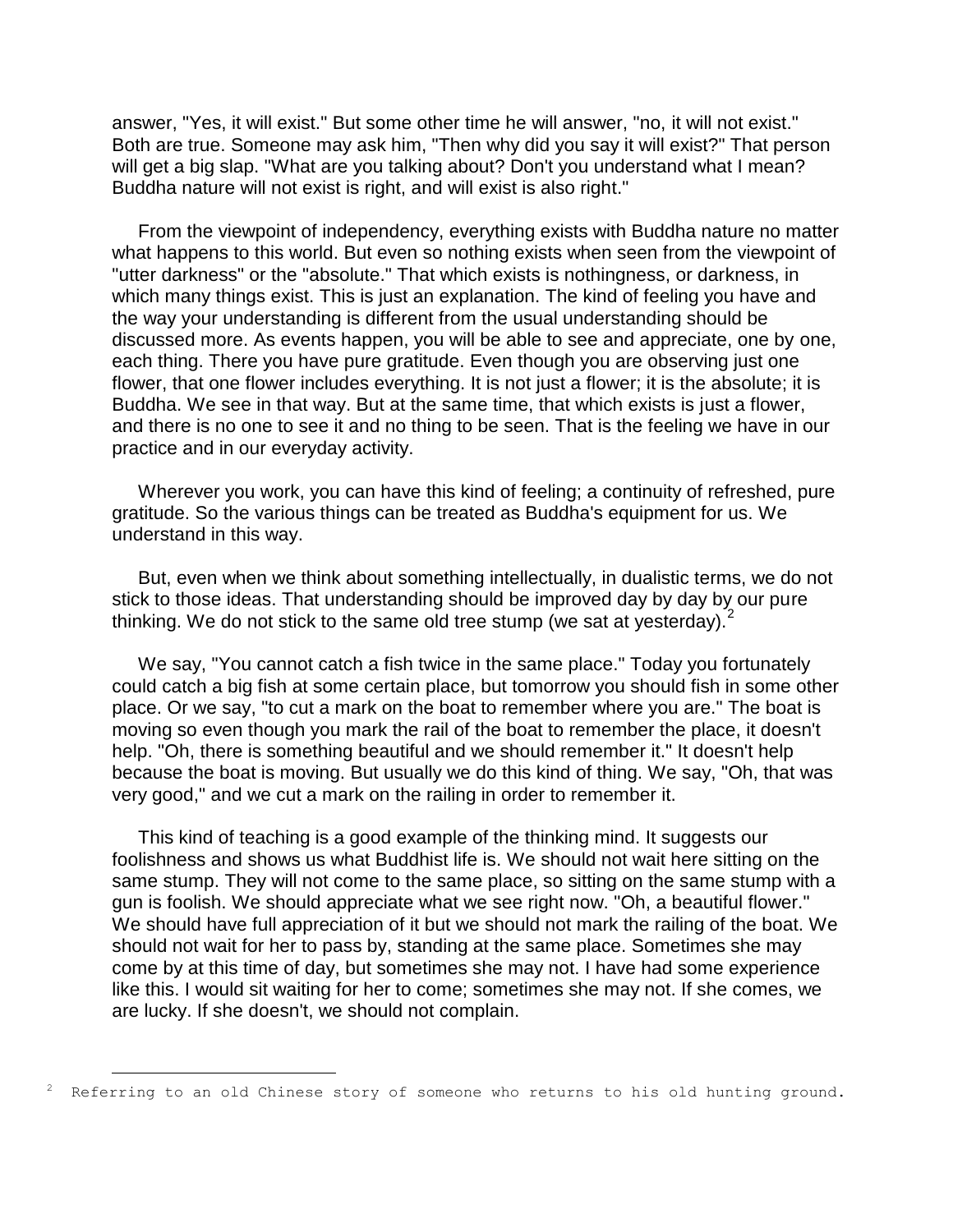Student A: Last week you said that if we understand our closeness, our dependence on other things, then we are independent. Are we independent even if we don't understand this?

Suzuki-roshi: Actually, it is so, but the point is that you don't feel that way, so you don't understand in that way. Even though you don't have an actual close feeling toward others, if you know this fact, even intellectually, you will not make too big a mistake. anyway, you will not stick to one side only, or you will not be so arrogant.

 There is something here which is very important. When we talk this way, it means that I am talking about things as if I am completely enlightened person. For an enlightened person, this is very true, but for people who are not enlightened, it is just talk. when our practice follows this understanding, that is true Buddhism. Our practice should not be just intellectual. But even if you practice hard, without this kind of understanding, your practice is still involved in the idea of somethingness and doesn't make much sense.

Student B: You said that for an enlightened person that is very true. And for a nonenlightened person it is just talk?

Suzuki-roshi: What is missing? Practice is missing. Only when you practice zazen hard is this true. At the same time, even though you practice hard, your practice will not always be complete. There may be a big gap between the truth and your understanding or actual experience. Your intellectual understanding may be high, but your practice may be low. Just to have an intellectual understanding is easy, but actually, our emotional; practice is difficult because we easily stick to something emotionally. So, to destroy the intellectual understanding of something is easy, or, to have an understanding of nothingness is easy; but, we say, emotional difficulty is as hard as splitting a lotus in two. Long strings are still there. But with intellectual difficulty, it is as easy as breaking a stone in two. Nothing is left.

Student C: Roshi, I have observed that our emotions seem to be independent of our intellectual understanding and have a life of their own that has nothing to do with what you know or understand. What is the source of emotion in our body or mind? Where does that emotion comes from?

Suzuki-roshi: Mostly it comes from a physical source. Maybe it is a physiological thing. and thinking mind which ignores those physical things is a more universal river. When we think, we think the more universal river way, ignoring various conditions or else we cannot think.

 If we count the various conditions, five, ten, twenty, one hundred or more conditions, it is not possible to think. The characteristic of the thinking mind is to ignore all the conditions and follow its own track. The thinking mind doesn't fit with each case we face, so the tendency of a man is just to think and go on; whatever happens it doesn't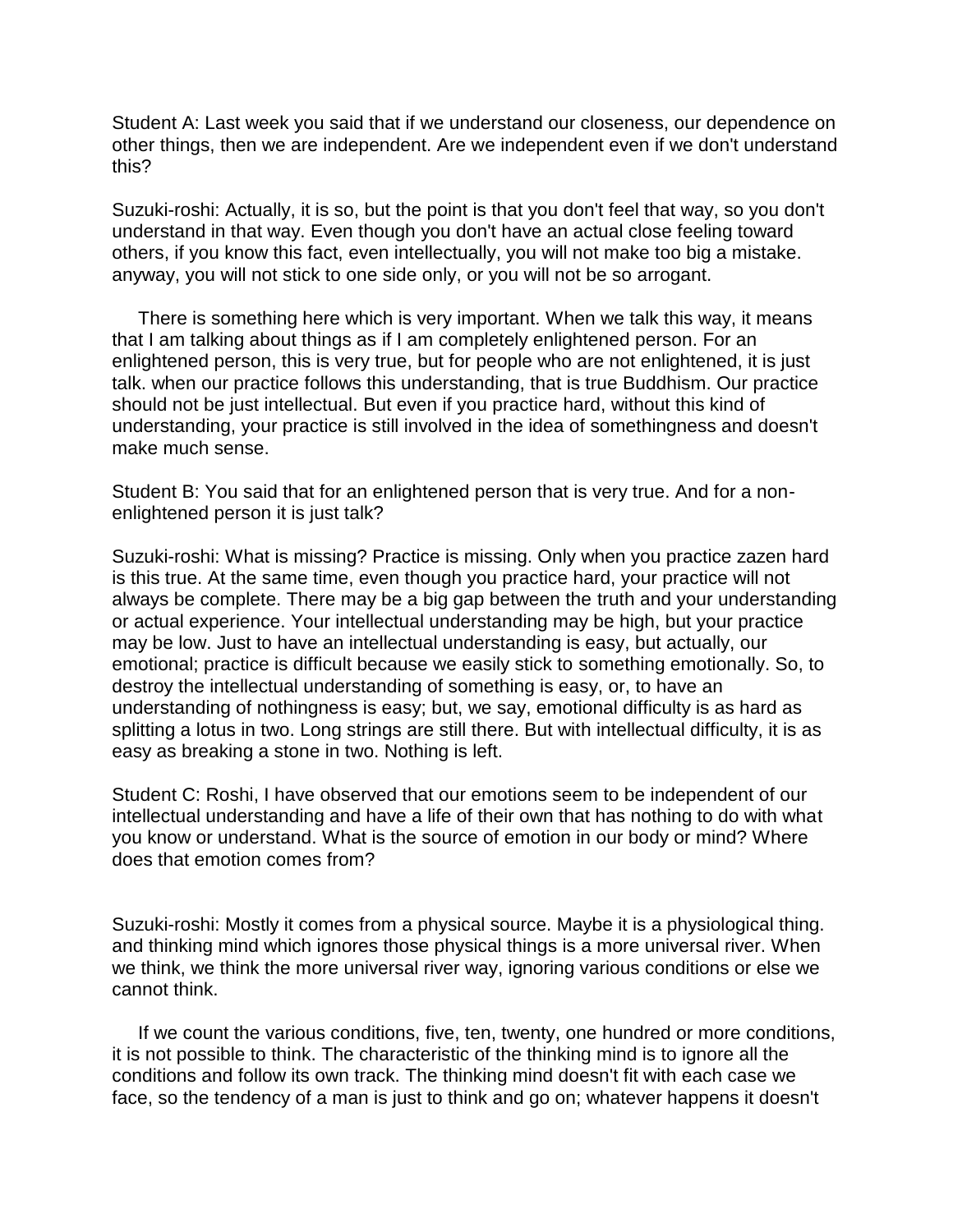matter. "What are you talking about? We should do this!" That is a man's way. But women attend to various conditions, carefully observing them and they figure out what to do one by one. Our actual practice is more physiological; just to sit on the black cushion. Here there is a similarity between thinking mind and emotional practice. when we practice zazen we ignore almost all the conditions which we have. emotionally and intellectually we ignore things. so in zazen it is easier to have emotional practice and thinking practice.

Student D: roshi, I have some difficulty in listening to the lecture. For example, when I used to chant the "*Sandokai"* knowing nothing about what it meant, I was able to concentrate on nothing but my breathing and my voice coming from my hara. But now I start thinking about what Zen means and I lose touch with my activity. I know it is because I get attached to words and the ideas that there is the dark side, the *ri* side becoming the *ji* side. Now when I chant the "*Sandokai***"** the intellectual, the bright side, is strong and I don't enjoy the chanting. Maybe you can give me some advice on how to avoid this kind of difficulty.

Suzuki-roshi: You cannot avoid it. That is why I am talking to you. You have to polish your understanding.

Student D: You said the other day that in the morning we should just get up. Usually I just get up, but this morning when I woke up I didn't get right up. I waited until the wakeup bell came back again, and then I started to think about what was said in the lecture.

Suzuki-roshi: That was not just because of the lecture. That was not my fault (laughing).

Student D: My question is, can we have subjective understanding of our practice without having some kind of objective or right understanding, or do we have to balance them, have both of them? Can we practice Buddha's way without knowing Buddha's way intellectually?

Suzuki-roshi: If you can, you are very lucky. But, unfortunately, we cannot practice without intellectual understanding.

Student D: When we sit zazen and have correct posture and follow our breathing, do we have to have these kinds of concepts or ideas about Buddhism or about the four elements?

Suzuki-roshi: No, at that time we should forget.

Student D: I mean, do we have to understand the idea of Buddhism to practice?

Suzuki-roshi: You have to because you tend to look at things in that way. So, back and forth we have to polish our understanding so that we will not be intellectually mixed upthat is important I think.